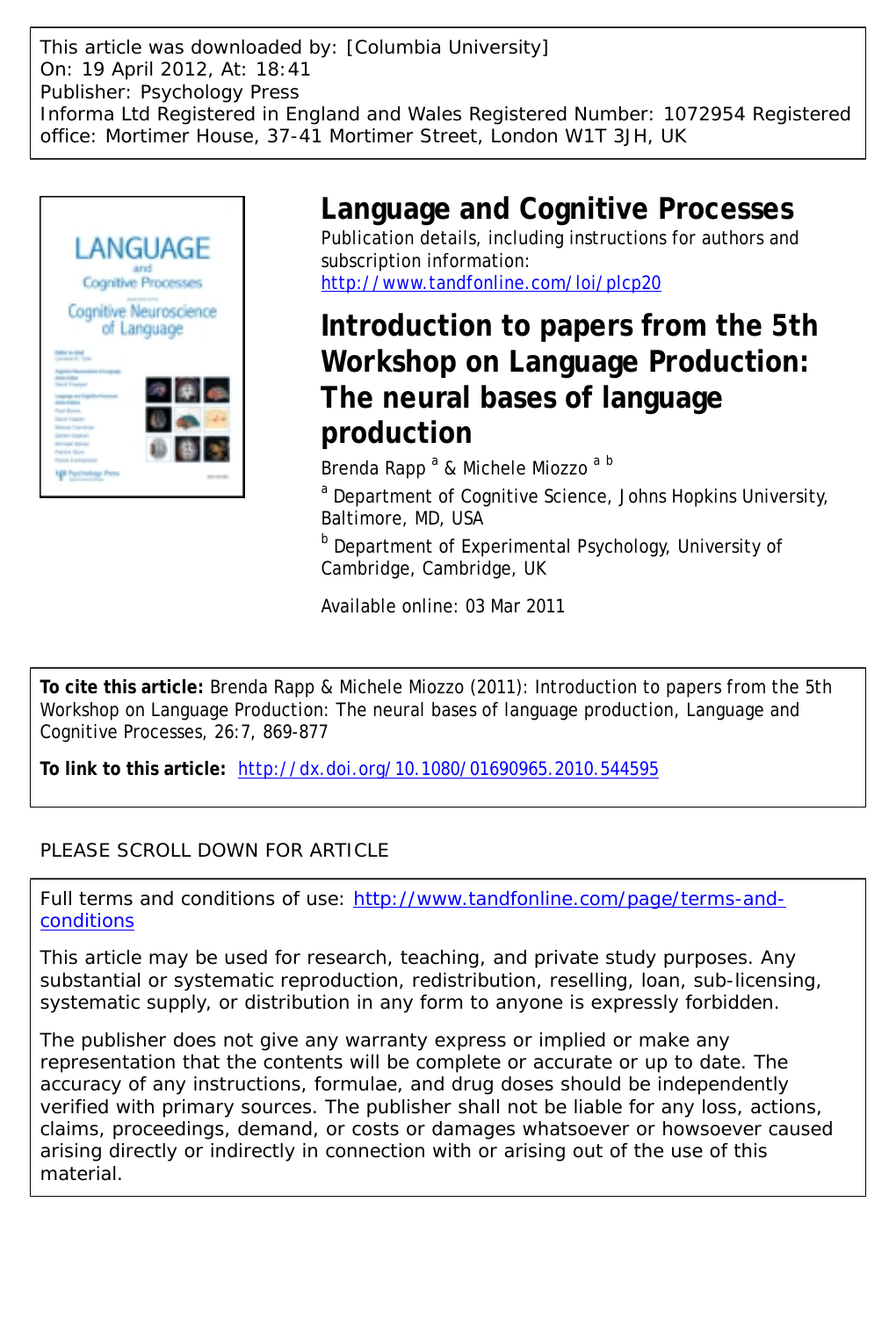# Introduction to papers from the 5th Workshop on Language Production: The neural bases of language production

# Brenda Rapp<sup>1</sup> and Michele Miozzo<sup>1,2</sup>

<sup>1</sup>Department of Cognitive Science, Johns Hopkins University, Baltimore, MD, USA <sup>2</sup>Department of Experimental Psychology, University of Cambridge, Cambridge, UK

The papers in this special issue of Language and Cognitive Processing on the neural bases of language production illustrate two general approaches in current cognitive neuroscience. One approach focuses on investigating cognitive issues, making use of the logic of associations/dissociations or the logic of neural markers as key investigative tools. The other approach has as its primary goal identifying the cognitive and computational functions performed by specific brain areas and understanding the underlying neurobiological mechanisms. The research described in the papers of this special issue applies these approaches to the study of fundamental questions concerning sign language, multilingualism, speech motor control and the interaction between speech production, and comprehension. We discuss how, in doing so, this research sheds light on the cognitive and brain mechanisms of language production.

Keywords: Language production; Speech production.

Until recently, the ever-expanding repertoire of neurocognitive methods had been more vigorously used in investigating language comprehension than language production. However, the increasing application of these methods

Correspondence should be addressed to Brenda Rapp, Department of Cognitive Science, Johns Hopkins University, 237 Krieger Hall, 3400 N Charles St., Baltimore, MD, 21218-2685, USA. E-mail: rapp@cogsci.jhu.edu

This work was made possible by the support of NIH grants DC006740 to the first author and DC006242 to the second author

 $\odot$  2011 Psychology Press, an imprint of the Taylor & Francis Group, an Informa business [http://www.psypress.com/lcp](http://www.psypress.com/ecp) DOI: 10.1080/01690965.2010.544595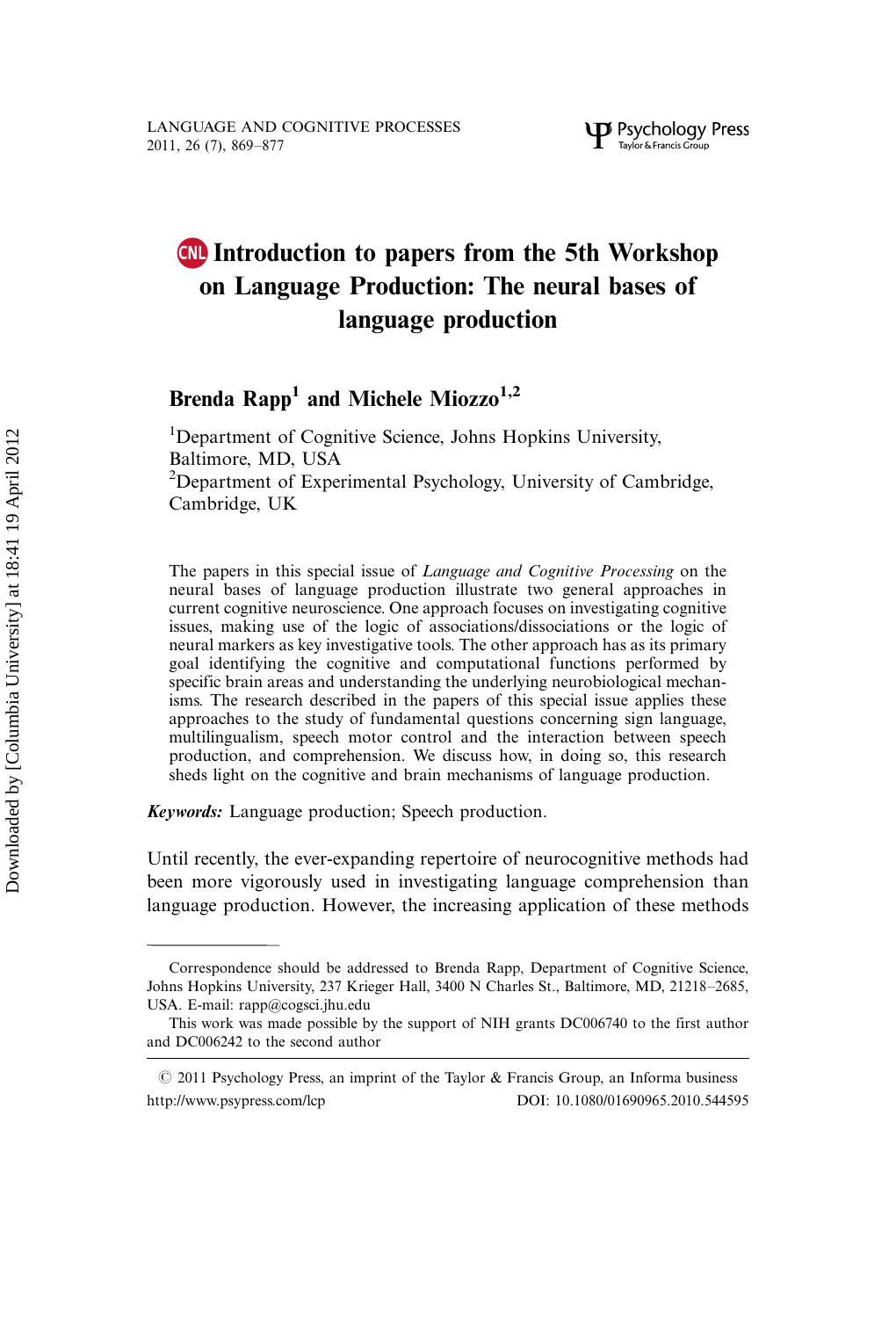to topics in language production makes this an appropriate moment to step back and consider the role and contributions of neural investigations in the area of language processing generally, and in language production, in particular.

Arguably, there are two general types of neural investigations of language, one primarily concerned with the cognitive aspects of language processing, the other with the neurobiological ones. The cognitively oriented approach involves using neural data to test cognitive hypotheses. Within this orientation, the neural data are used in ways that often parallel traditional behavioural measures such as response times, priming effects, etc., while, at the same time, taking advantage of neural constraints to strengthen hypothesis testing. In contrast, the primary objective of the neurobiologically oriented approach is that of understanding the cognitive/computational functions of the various brain regions and structures involved in language production. Understanding the language processing functions of the relevant neural substrates may be pursued not only for its intrinsic importance but also for its implications for therapeutic interventions, engineering, and other applications. It is important to note that, of course, cognitive and neurobiological objectives are not mutually exclusive, and that, in fact, there is often a fruitful interaction between them; nonetheless, we find the distinction a useful one in organising and evaluating the literature. The papers that make up this special issue of Language and Cognitive Processes, which were presented at the that 2008 International Workshop on Language Production, exemplify these approaches and illustrate the promise and the challenges faced in the neurocognitive investigation of language processing.

### OBJECTIVE: USING NEURAL DATA TO TEST COGNITIVE HYPOTHESES

In this context it is useful to first consider the logic by which neural data can be used in testing cognitive hypotheses. Two prominent approaches include what we will refer to as (1) association/dissociation logic and (2) the logic of neural markers. Association/dissociation logic is useful in testing hypotheses regarding shared or independent processes/representations. Essentially the reasoning is as follows: if processes/representations are independent, they may be instantiated in neural substrates that are spatially and/or temporally distinct. While functionally independent processes/representations do not necessarily require distinct neural substrates or signatures, the positive finding of neural dissociations can reasonably be considered as evidence favouring at least some degree of independence. As an alternative approach to testing cognitive hypotheses, the logic of neural markers attempts to leverage the fact that specific spatial or temporal neural response patterns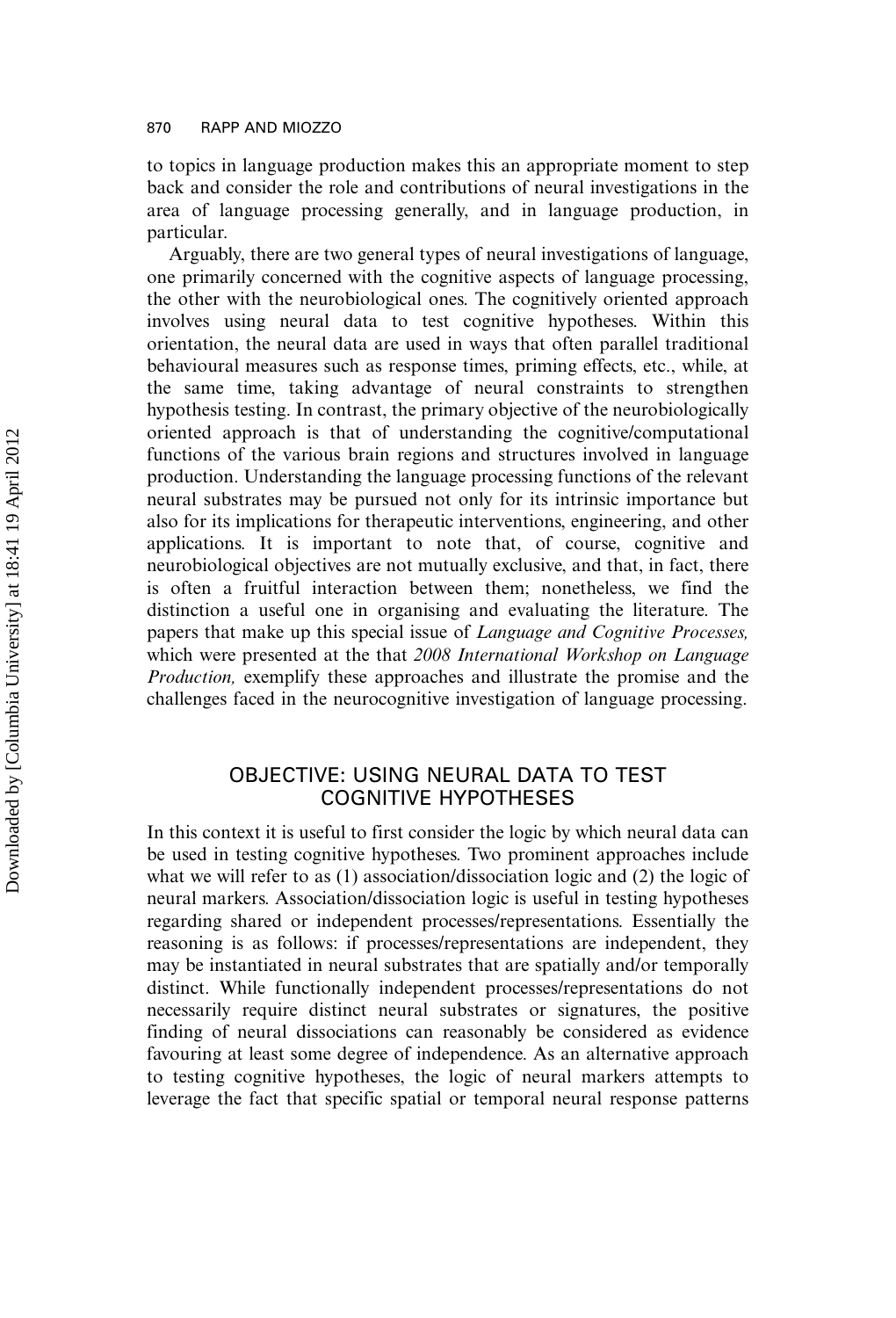can sometimes serve as a marker of a specific cognitive function of interest. This independently established marker of a cognitive function can then be used to test hypotheses regarding that function itself or its relationship to other functions. Both of these approaches are exemplified in papers in this special issue, and a brief summary of the papers here will serve to clarify and illustrate these points.

#### Association/dissociation logic

#### Multimodal brain mechanisms of language production

The study of sign language has been enormously important for furthering our understanding of the nature of the human language capacity. Thus, various lines of evidence have indicated that our innate language and grammatical capacities are not modality specific but, instead, are more abstract, expressing themselves not only in the aural-oral modality of speech but also in the visuo-spatial modality of sign (Emmorey, 2002; Petitto et al., 2000; Sandler & Lilo-Martin, 2006). Emmorey, McCullough, Mehta, Ponto, and Grabowski (this issue 2011) examined a question that is central to this line of inquiry, asking whether or not sign language can be reduced to pantomime. This question is key to the debate regarding the status of sign language as a bona fide language, with an important alternative hypothesis suggesting that sign is, instead, an elaborate pantomime system. While acknowledging that sign language may have had its origins in gestures, Emmorey et al. specifically examined the claim that sign has developed into a language system that is fundamentally different from gesture. While there are, of course, many experimental approaches one could pursue to addressing this issue, Emmorey et al. used positron emission tomography (PET) to investigate the dissociation/association of the neural substrates recruited by sign and pantomime. They reasoned that if sign and pantomime in deaf individuals involve different cognitive systems, their neural signatures should differ as well. Additionally, under the view that sign is not equivalent to pantomime one would expect that signing in the deaf would not produce the same neural activation pattern as pantomime in hearing individuals.

To test these predictions, deaf and hearing participants were shown photographs of objects during PET scanning. The deaf participants were asked to produce either the ASL sign for the verb associated with the object or to produce an object-related pantomime; the hearing participants were asked to produce object-related pantomimes. In a control condition, all participants made a yes/no gesture to indicate whether the depicted objects could be handled. Among other findings, Emmorey et al. reported that, for the deaf participants, the neural activity produced by verb signing yielded more activity in the left inferior frontal gyrus than that produced by the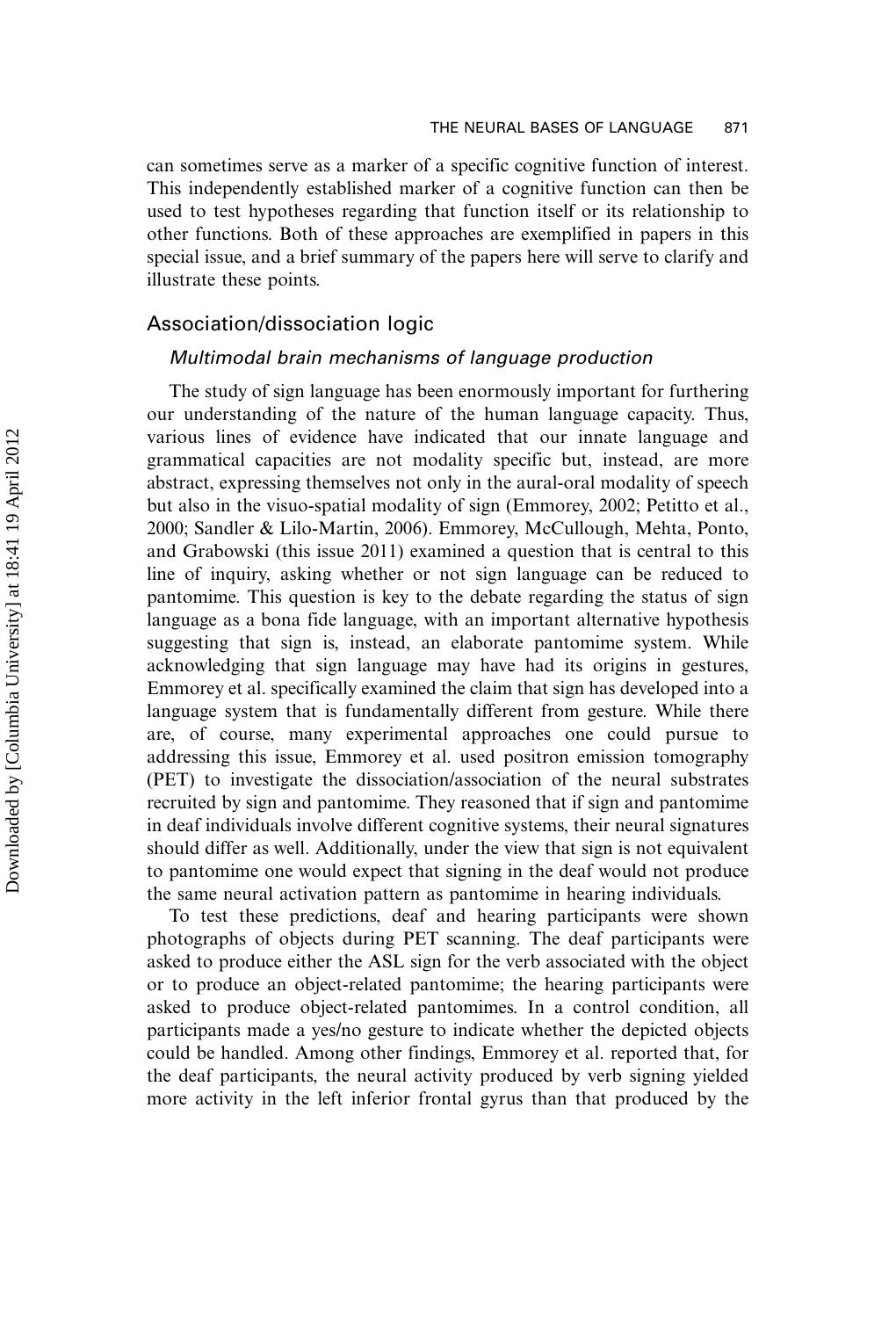control condition. Critically, significant activation was not observed in this region for the deaf participants in a comparison of the neural activity generated by their pantomimed actions with the control condition. Consistent with this finding from the within-group comparison, significant results were also observed in this same inferior frontal region in an acrossgroup comparison in which activation from the verb-signing condition in the deaf was compared to the activation generated by pantomime condition in hearing participants. On the basis of the dissociation of neural activation patterns for signing and pantomime, Emmorey et al. concluded that the production of ASL verbs and pantomime rely on at least partially distinct neural systems, thus providing support for the hypothesis that sign cannot be reduced to pantomime. In combination with findings from other research regarding the neural substrates of verb production in hearing participants, these findings indicate an association between the neural substrates recruited for verbs in spoken production and sign, such that verb retrieval recruits inferior frontal cortex regardless of the modality of language production. In this way, this work provides an example of the association/dissociation logic applied to neural data in order to address an important cognitive issue in language processing.

### The logic of neural markers

#### The relationship between speech comprehension and production

A long-standing debate in the speech comprehension literature concerns the degree to which speech production plays a role in speech comprehension, presumably by providing a form of top-down feedback to the comprehension process. Poeppel and Monahan (this issue 2011) review the analysis by synthesis approach to speech recognition (Stevens & Halle, 1967) which proposes that a key component of recognition (analysis) is the active generation (synthesis) of the possible candidates of the speech input. Poeppel and Monahan revisit and recast this proposal in the contemporary context of research on predictive coding and Bayesian approaches to perception. An important component of the approach proposed by Poeppel and Monahan is that very early in the course of processing the acoustic speech signal, listeners automatically generate predictions regarding the identity of the input and, further, that these ''acoustic'' predictions are based the listeners' phonological knowledge. Thus, one source of evidence in support of this predictionbased approach to speech recognition would be the finding that listeners very rapidly detect violations of their acoustic predictions.

Based on a considerable empirical literature, many researchers have assumed that the M100 component measured by magnetoencephalography (MEG) and observed approximately 100 msec following the onset of an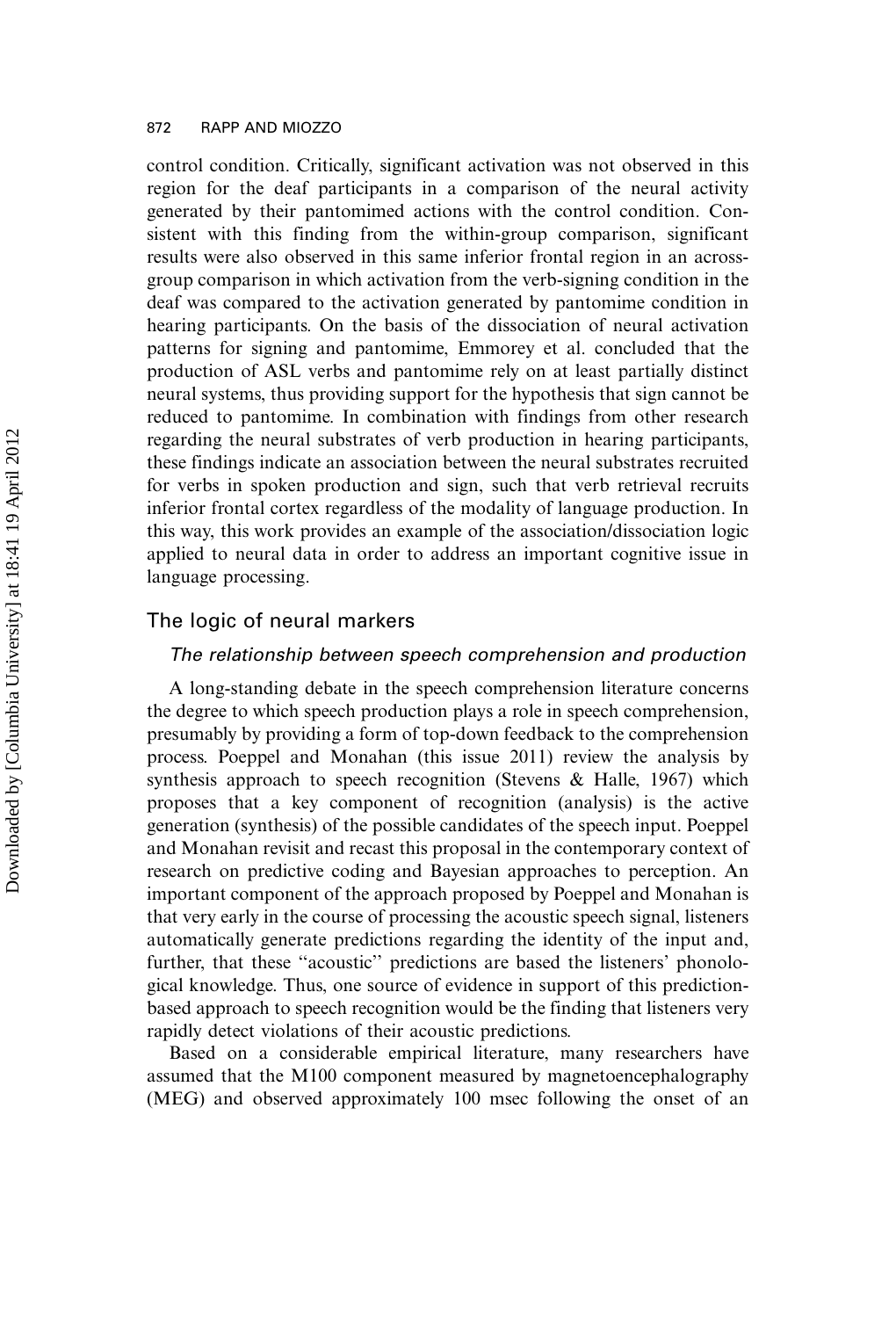auditory event, constitutes a neural marker of early, automatic auditory processing. On this interpretation, changes within the M100 time window that can be related to violations of predicted phonological events would indicate the operation of a mechanism such as feedback that can bring higher-level phonological knowledge to bear on early perceptual processes. To evaluate this hypothesis, several MEG (as well as behavioural) studies have taken advantage of the fact that the presence of certain phonetic features can be highly predictive of the features of the upcoming segment. For example, nasalised vowels predict that the next segment will be a nasal consonant or, in word-final obstruent clusters, the voicing of the first obstruent predicts the voicing value of the upcoming one. These hypothesised operations can be examined experimentally as it is possible to manipulate acoustic material to create stimuli in which the expectations regarding the identity of an upcoming feature are either confirmed or violated. Poeppel and Monahan review MEG investigations by Flagg, Cardy, and Roberts (2005) and from their research group that examine the neural response to the presence of prediction-consistent vs. prediction-violating acoustic material. The findings of these studies show differences within the M100 window that are sensitive to at least certain of these prediction violations. Of course, the interpretation of these findings depends critically on the degree to which the characterisation of this neural marker as indexing early automatic processes is correct. Based on this interpretation, the findings reviewed by Poeppel and Monahan argue for early, automatic phonologically-based prediction, a sign of top-down feedback and a key component of analysis-by-synthesis hypothesis of language processing, at least in the form proposed by these authors.

#### Co-ordinating multiple languages in word production

Another important area of language research concerns the relationship among the processes and representations that support language production in the multi-lingual mind/brain. One of the consistent observations in this research area is that naming latencies are significantly longer and more variable in the second language  $(L2)$  than the first language  $(L1)$ . Hanulová, Davidson, and Indefrey (this issue 2011) review research that has been directed specifically at understanding the stage of spoken work production at which this delay arises. Briefly, hypotheses vary as to whether these delays occur relatively early in word production (e.g., during conceptual processing or lexical retrieval), late in processing (during post-lexical phonetic processing) or are present throughout the production process. If there were some way of clearly identifying the various word production stages, one might then be able to characterise the locus of the L2 vs. L1 naming delay. This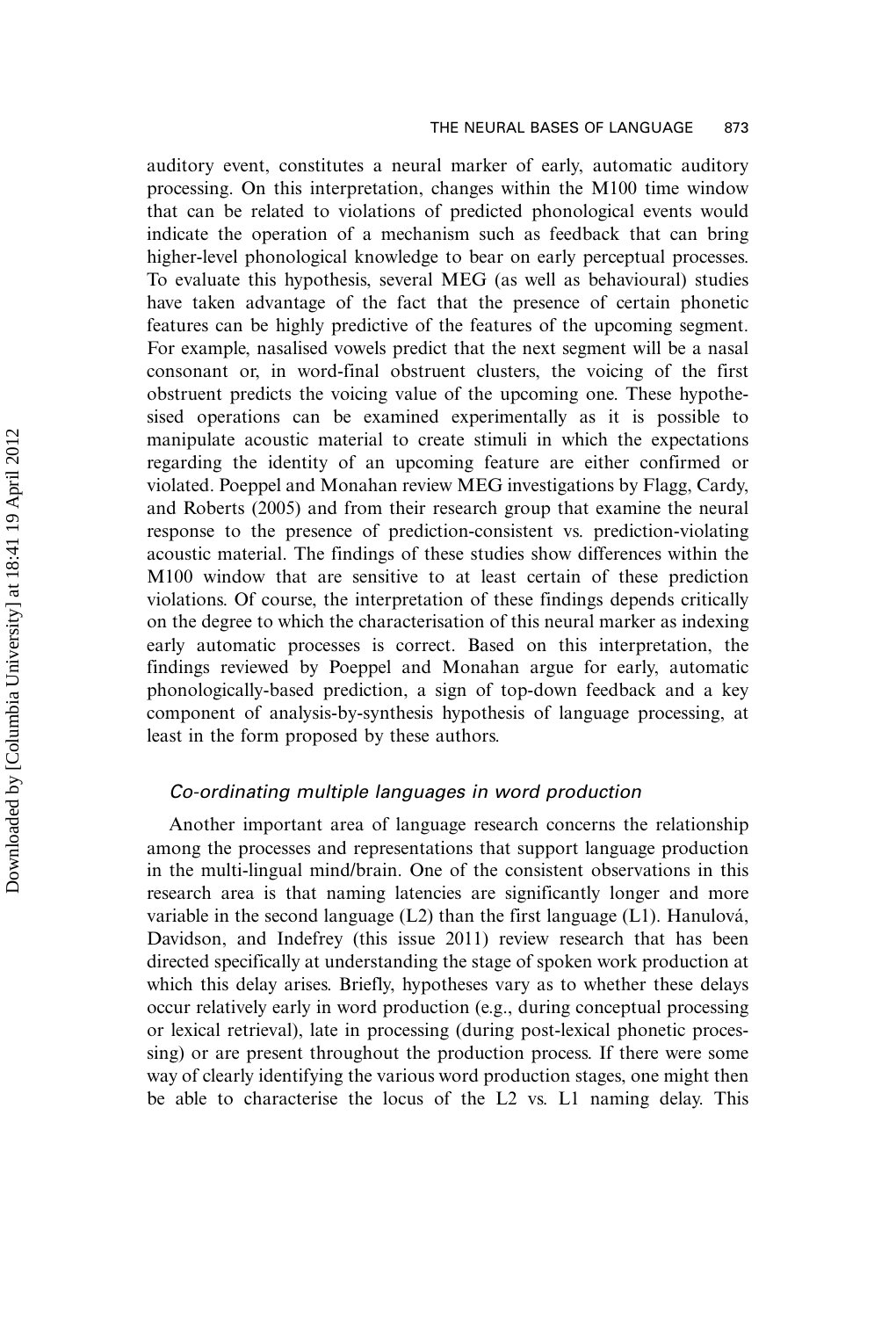underscores the need for some kind of a marker of the different word production stages.

Hanulová et al. report on work that builds on the finding that the N200 evoked response potential (ERP) is sensitive to the inhibition or withholding of a behavioural response. For example, an N200 is observed when participants are asked to press a button if the name of a pictured object starts with a consonant and to withhold a response if it starts with a vowel (Rodriguez-Fornells et al., 2005). On this basis, Schmitt and colleagues (e.g., Schmitt, Münte, & Kutas, 2000) developed an experimental paradigm in which the N200 ERP serves as an index, or marker, of semantic and phonological processing stages in word production. They did so by manipulating whether the withholding of a picture naming response is dependent on a semantic or phonological attribute of the word to be named. By examining the latency of the N200 under these two different conditions, one can evaluate the specific timing of conceptual or phonological processes. That is, under these experimental conditions, the N200 can serve as a neural marker of conceptual and phonological processing stages of word production. The argument is that this provides a more transparent way of examining these processing stages than is possible by simply considering the effects of various experimental manipulations on overall naming latencies.

Hanulová et al. discusses that Guo and Peng (2007) made use of this paradigm to investigate the locus of the L2 naming delay by examining the time difference between the conceptual and phonological N200 effects in L1 vs. L2 picture naming. They found no differences between them and concluded that the source of the L2 naming delay is neither conceptual nor phonological but must, instead, be post-lexical. Hanulová et al. (this issue 2011) carried out a similar study using, in contrast to Guo and Peng (2007), a within-subject design. The results they obtained confirmed those of Guo and Peng (2007), as they too found no differences for L1 and L2 naming with regard to the temporal delay between the conceptual and phonological N200s. While these are a null effects (with their concomitant interpretive problems) they are specifically predicted by the hypothesis that L2 naming delays arise post-lexically and, in this way, they contribute importantly to the debate regarding the locus of interaction between L1 and L2 in spoken word production.

In sum, Poeppel and Monahan as well as Hanulová et al. provide examples of the neural marker logic applied to very different questions of language processing. In considering work that takes this approach, it is important to underscore that in all work applying the neural marker logic, the significance of the findings depends critically on the confidence with which one can assume that the neural marker does indeed index the cognitive process of interest.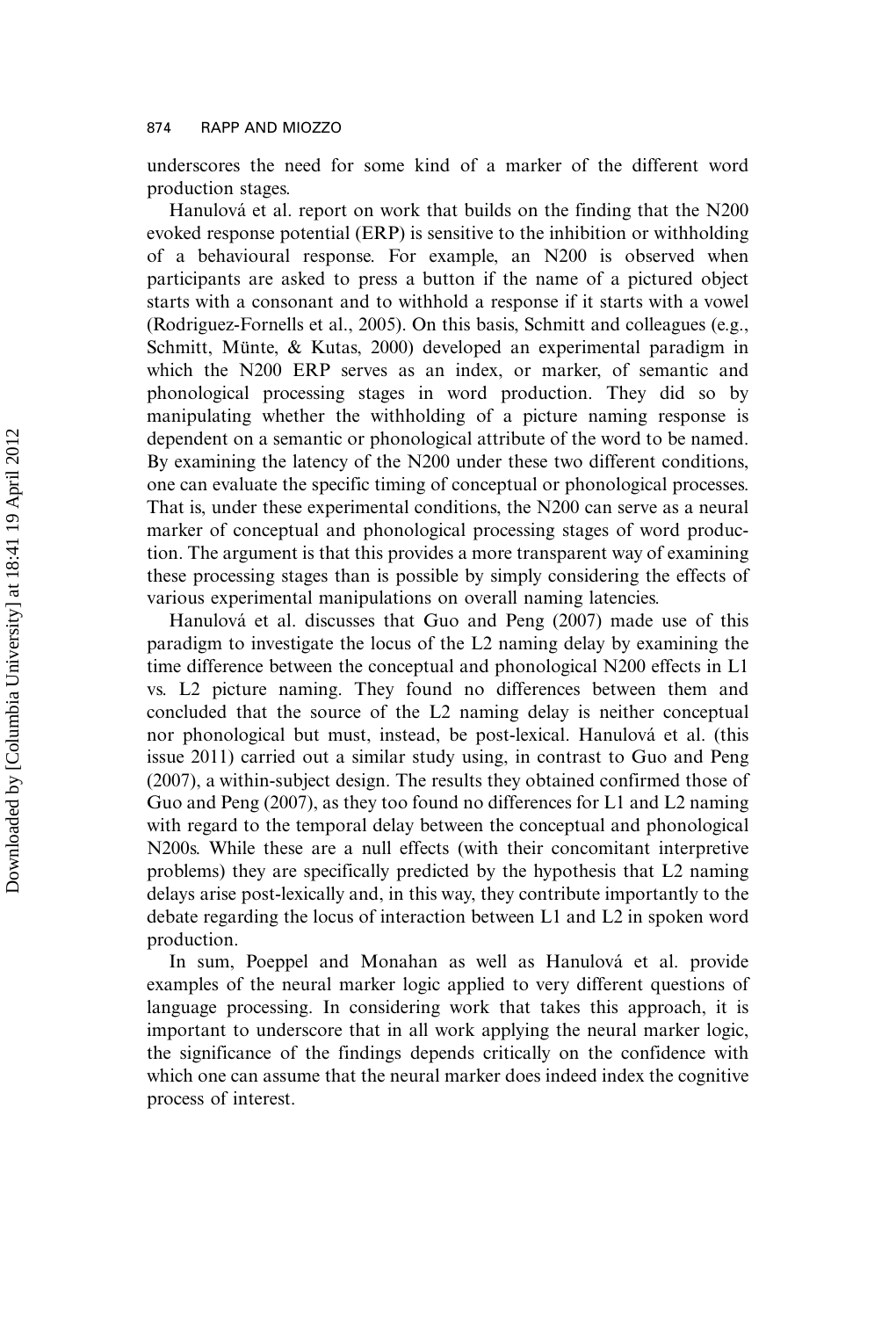## OBJECTIVE: UNDERSTANDING THE NEUROBIOLOGY OF SPOKEN LANGUAGE PRODUCTION

A great deal of research involving neural data has at its primary goal understanding the cognition-brain mapping, in other words: understanding the cognitive/computational functions performed by specific brain areas and, in a complementary manner, identifying the neural substrates that subserve specific cognitive functions. Quite often the research proceeds as follows: a body of neural data provides information regarding the overall network of areas involved in performing a task such as picture naming or repetition, and then further work, guided by an understanding of the component cognitive computations, is directed at more specifically characterising the functions and relationships among the various regions within the overall network. Often, the cognitive functions are assumed to be sufficiently characterised and it is their neural instantiation that forms the focus of interest. An illustration of this approach is provided by Tourville and Guenther (this issue 2011).

#### The neural mechanisms of speech motor control

Tourville and Guenther (2011) state quite explicitly that the goal of their research programme ''has been to improve our understanding of the neural mechanisms that underlie speech motor control'' (page 953). In their case, a key component of the research is the development of a highly detailed computational model (DIVA) of the acquisition and production of the motor control of speech. The computational model instantiates an adaptive feedforward and feedback theory of speech motor control and also specifies the relevant neural substrates of the component computations. The modeling work serves to mediate between cognitive and neural research, integrating results of both in order to test and generate new hypotheses at both levels. The results of such studies may also have clinical and engineering implications.

Illustrating this approach is one of the specific additions to DIVA discussed by Tourville and Guenther (2011). In a series of fMRI studies, Tourville, Reilly, and Guenther (2008) and Golfinopoulos et al. (2010) investigated the neural substrates of the feedback components of the speech production process by comparing brain activity during speech production under conditions of normal and perturbed auditory and somatosensory feedback. These studies revealed, among other things, that the compensatory articulatory movements that speakers produced under the feedback perturbation conditions were associated with increased activity in right hemisphere ventral premotor area. This was interpreted as revealing that a critical function for this area involves feedback control. In this way, the neuroimaging investigation provided a better understanding of the cognitive/computational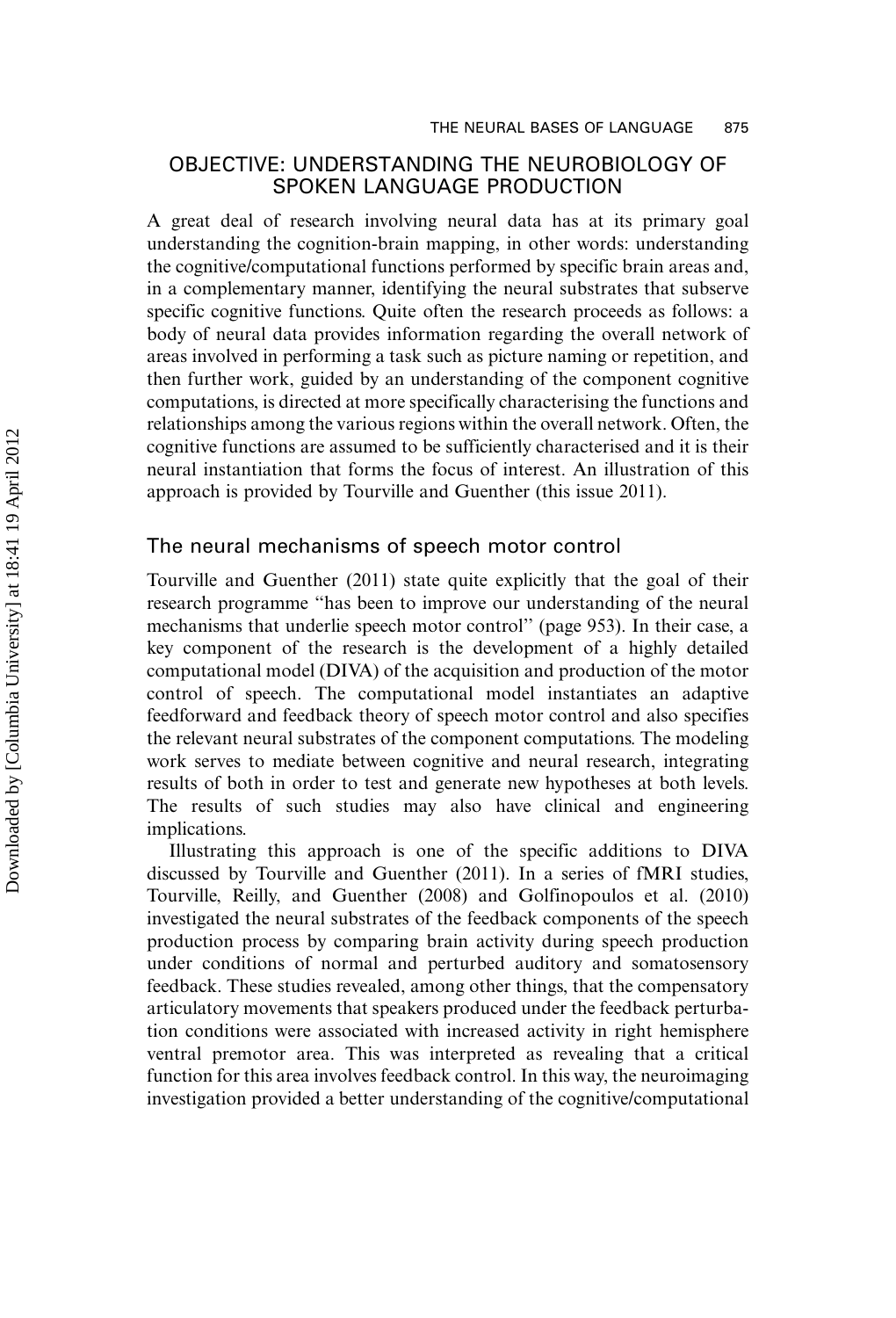#### 876 RAPP AND MIOZZO

contributions of this brain region. As a consequence, DIVA was augmented through the addition of a right-hemisphere feedback control map that was then connected to other computational modules according to the results of additional analyses of the fMRI data and other available neural data. Furthermore, as an example of the clinical applications of the work, Guenther and Tourville pointed out that the work may well have implications for understanding and treatment of stuttering. Previous neuroimaging studies of speech production in stuttering (Brown, Ingham, Ingham, Laird, & Fox, 2005) had indicated increased activation in the same right hemisphere ventral prefrontal regions identified by Tourville and colleagues in the feedback perturbation studies. On that basis, Tourville and Guenther suggested that the data support the hypothesis that stuttering involves over-reliance on auditory feedback control due to perturbations elsewhere in the feed-forward components of the system.

#### SUMMARY AND CONCLUSIONS

We have suggested that cognitive neuroscience investigations typically have either cognitive or neurobiological objectives. Research with cognitive objectives typically involves using neural data to test cognitive hypotheses, while research with neurobiological objectives make use of known cognitive operations to better understand the computational functions of specific neural substrates or neural activity. As we have summarised, the papers in this special issues illustrate both types of research. We have also specifically proposed that in research with cognitive objectives different types of empirical logic may be deployed including, most commonly, either the logic of associations/dissociations or the logic of neural markers.

Of course, all approaches rely on specific assumptions and all have certain limitations. For example, in the context of the application of the logic of associations/dissociations, it is important to understand that the failure to find a dissociation of neural activation patterns does not necessarily mean that the cognitive operations of interest are not, in fact, independent in key respects. With regard to the use of neural markers of specific cognitive operations, the strength with which inferences can be drawn is determined by our degree of confidence that the markers have, in fact, been appropriately characterised. Similarly, efforts to understand the computational functions of specific neural areas are constrained by the adequacy and specificity of the cognitive theories that are adopted. Understanding these caveats is critical for deploying these techniques in a productive manner.

In sum, the papers included in this special issue illustrate some of the diversity of approaches taken in cognitive neuroscience as well the exciting possibilities that are currently available for the neural investigation of language